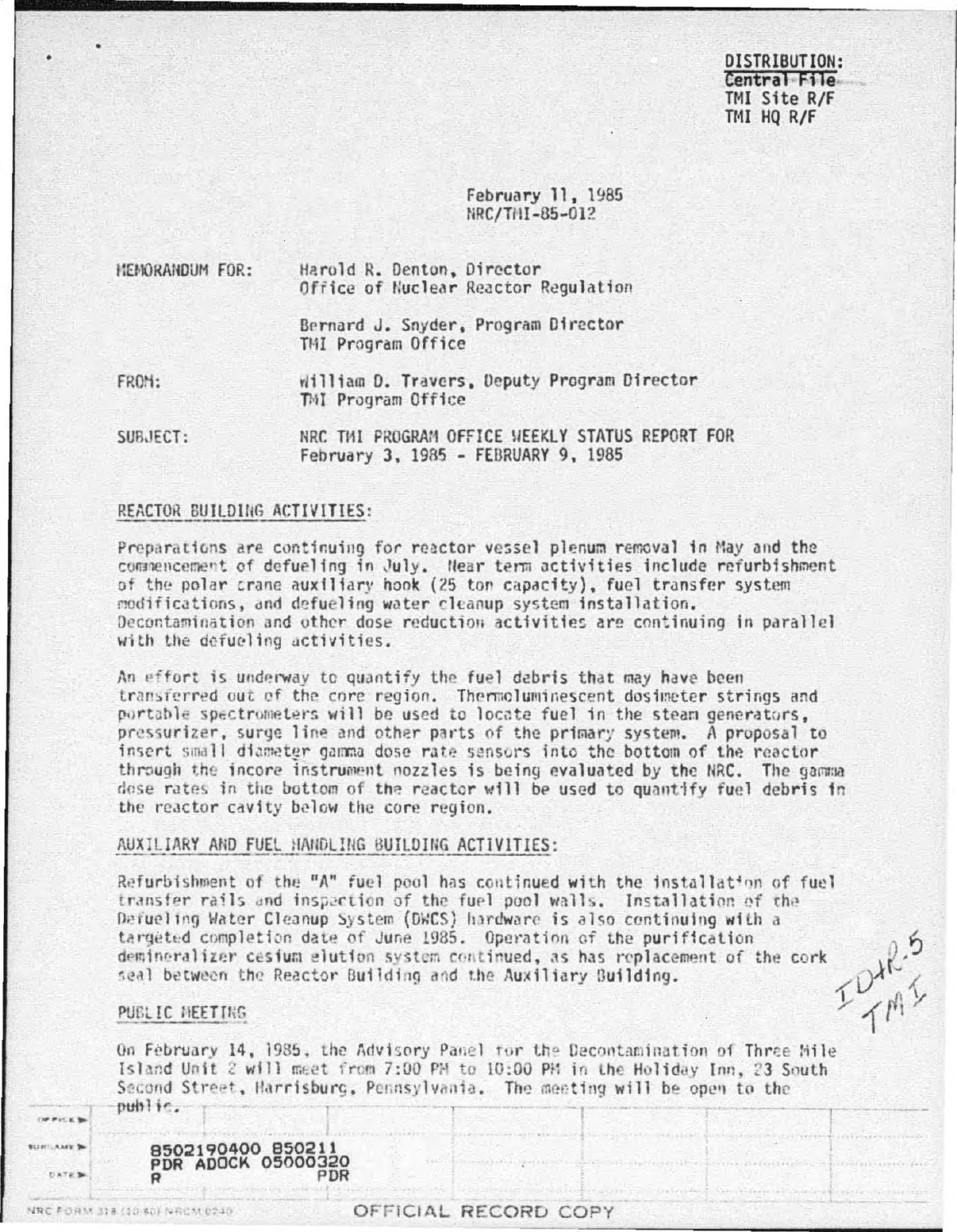•'arold R. Uenton Bernard J. Snyder

The panel will receive presentations by a member of the Nuclear Regulatory Commission's Office of Investigations and a member of the Office of Inspection and Enforcement. The panel will conduct a planning session for an agenda covering the next six months.

Persons desiring the opportunity to speak before the Panel are asked to contact Mr. Thomas Smithyall at 717-291-1042 or write to him at 2122 Marietta Avenue, Lancaster, Pennsylvania 17603. Persons desiring to submit topics or questions for consideration by the Panel are asked to contact, in writing, Mayor Arthur Horris, 120 North Duke Street, Lancaster, Pennsylvania 17602.

> ORIGINAL SIGNED BY, William D. Travers

William D. Travers Deputy Program Director Till Program Office

Attachments:

1. Liquid Effluent and Environmental Data

2. Plant Status

| OFFICE                          | <b>TMPO</b>          |  | <b>TMIPO</b> | <b>TMIPO</b>         |  |  |
|---------------------------------|----------------------|--|--------------|----------------------|--|--|
|                                 | SURNAME DCollins: WA |  | 2/11/85      | <b>WAT-</b>          |  |  |
|                                 | DATE 2///85 2/11/85  |  |              | 21/1/85              |  |  |
| NRC FORM 318 (10 80) NRCM 0240. |                      |  |              | OFFICIAL RECORD COPY |  |  |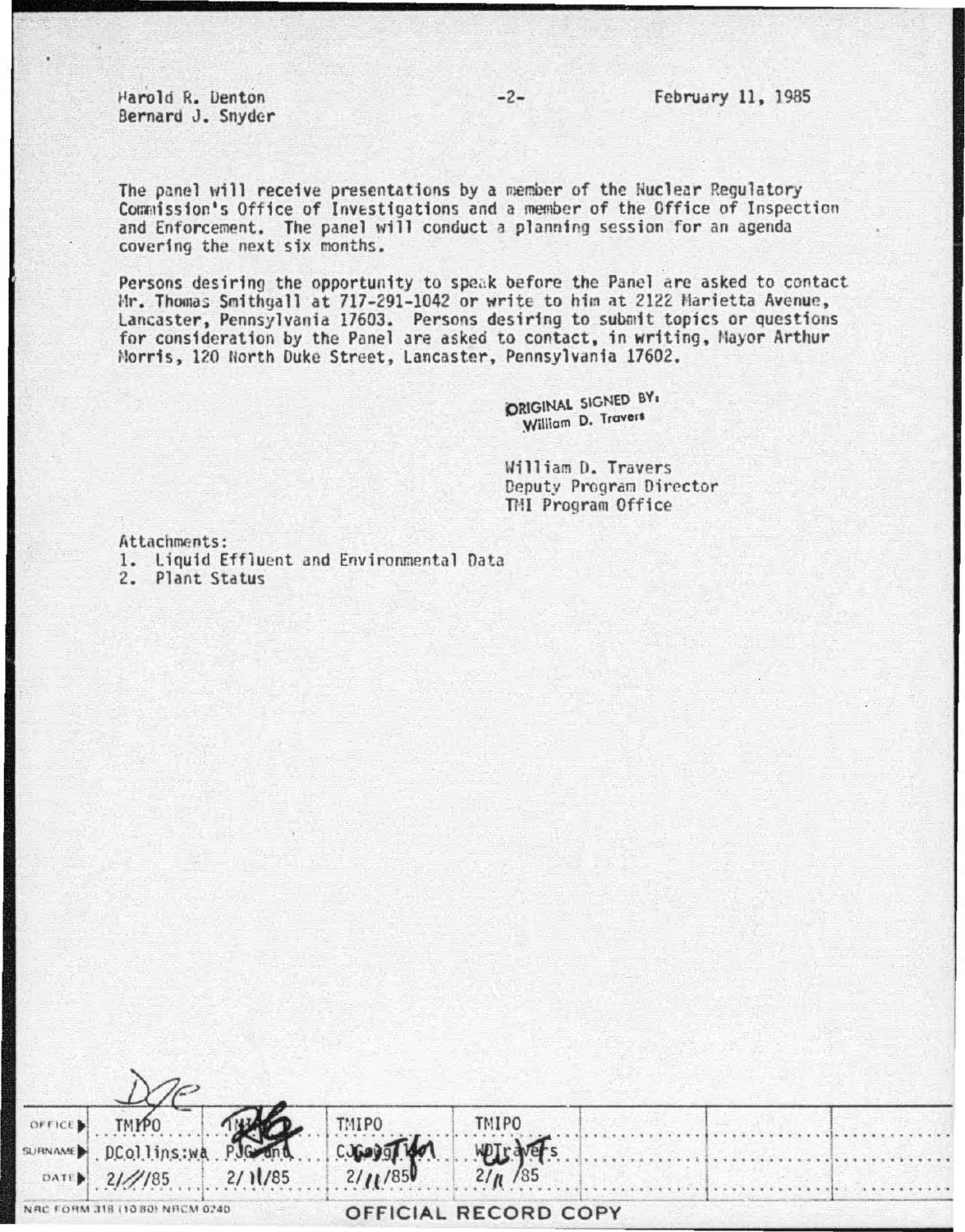INTERNAL DISTRIBUTION EDO<sup>1</sup> OGC Office Directors Commissioner's Technical Assistants NRR Division Directors NRR A/D's Regional Administrators IE Division Directors TAS EIS TMI Program Office Staff (10) PHS EPA DOE RI Division Directors Public Affairs, RI State Liaison, R1 THIPO HQ r/f TMI SITE r/f **CENTRAL FILE** NRC PDR LOCAL PDR Till-2 Project Section File

|            | NAC FORM 318 (10.80) NACM 0240 |  | OFFICIAL RECORD COPY |  |                                                                                                                       |
|------------|--------------------------------|--|----------------------|--|-----------------------------------------------------------------------------------------------------------------------|
| DATE       |                                |  |                      |  |                                                                                                                       |
|            |                                |  |                      |  | SURNAME <b>And the community of the community of the community of the community of the community of the community</b> |
| $OFFICE$ . |                                |  |                      |  |                                                                                                                       |
|            |                                |  |                      |  |                                                                                                                       |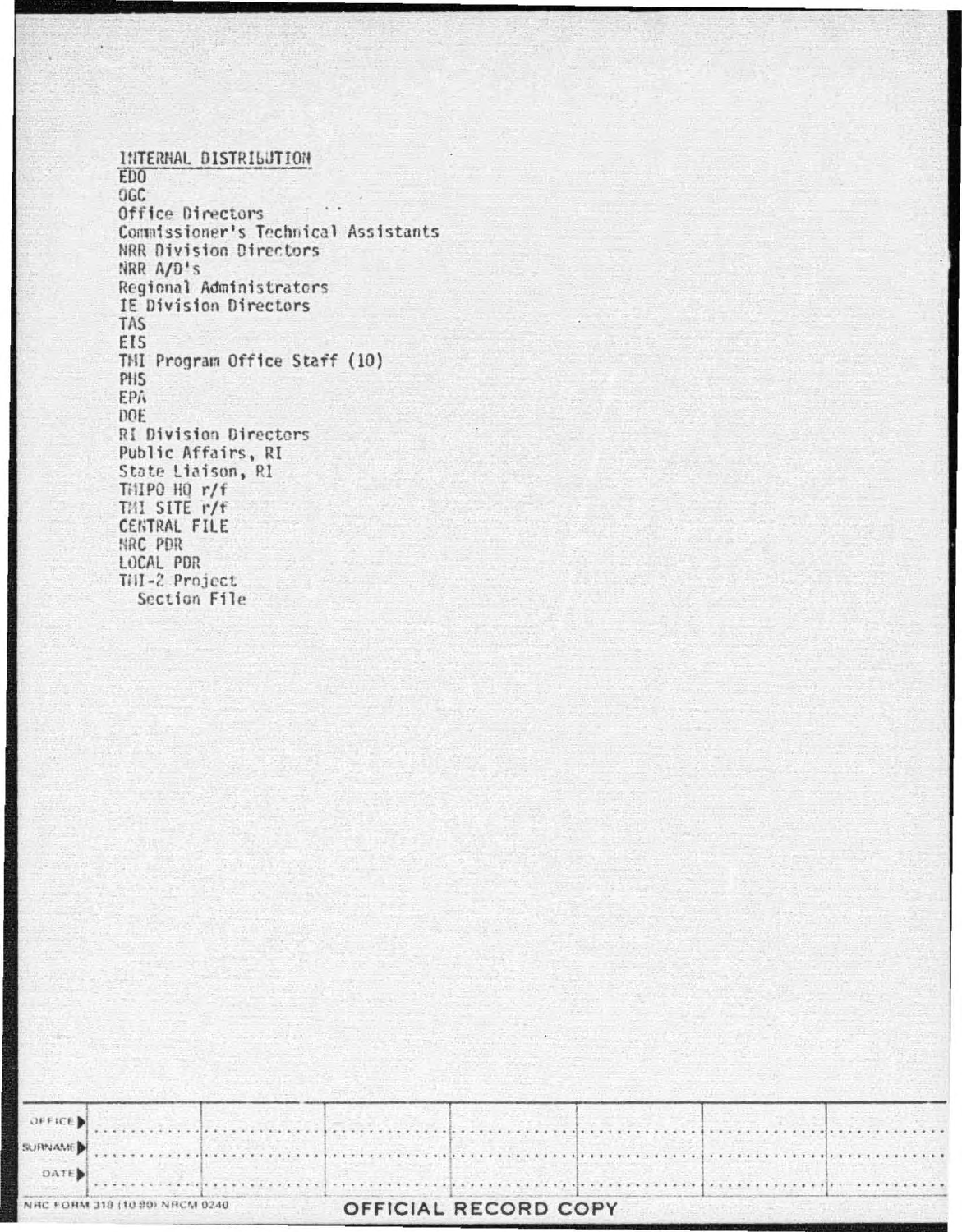### .· ATTACHMENT 1

# LIQUID EFFLUENT AND ENVIRONMENTAL DATA

# "Environmental Protection Agency

| Lancaster Water Sample: | Composite sample taken over seven days                 |
|-------------------------|--------------------------------------------------------|
| Period Covered:         | January 20, 1985 - January 26, 1985                    |
| Results:                | Gamma Scan Negative for reactor related radioactivity  |
| TMI Water Samples:      | Seven daily composited samples                         |
| Period Covered:         | January 19, 1985 - January 26, 1985                    |
| Results:                | Gamma Scan Negative for reactor related radioactivity. |

## NRC Environmental Data

The llRC operated continuous outdoor air sampler at the TMI site did not detect any reactor related radioactivity.

| Sample | Period                         |  |
|--------|--------------------------------|--|
| HP-456 | January 30, - February 6, 1985 |  |
|        |                                |  |

### Volume

*J .* 

 $\lambda$ 

## Results

| 321.5 $m^3$ |  |  | $LLD = 1.1 E-13 uCi/cc$ | $1 - 131$  |
|-------------|--|--|-------------------------|------------|
|             |  |  | $LLD = 1.1 E-13 uCi/cc$ | $Cs - 137$ |